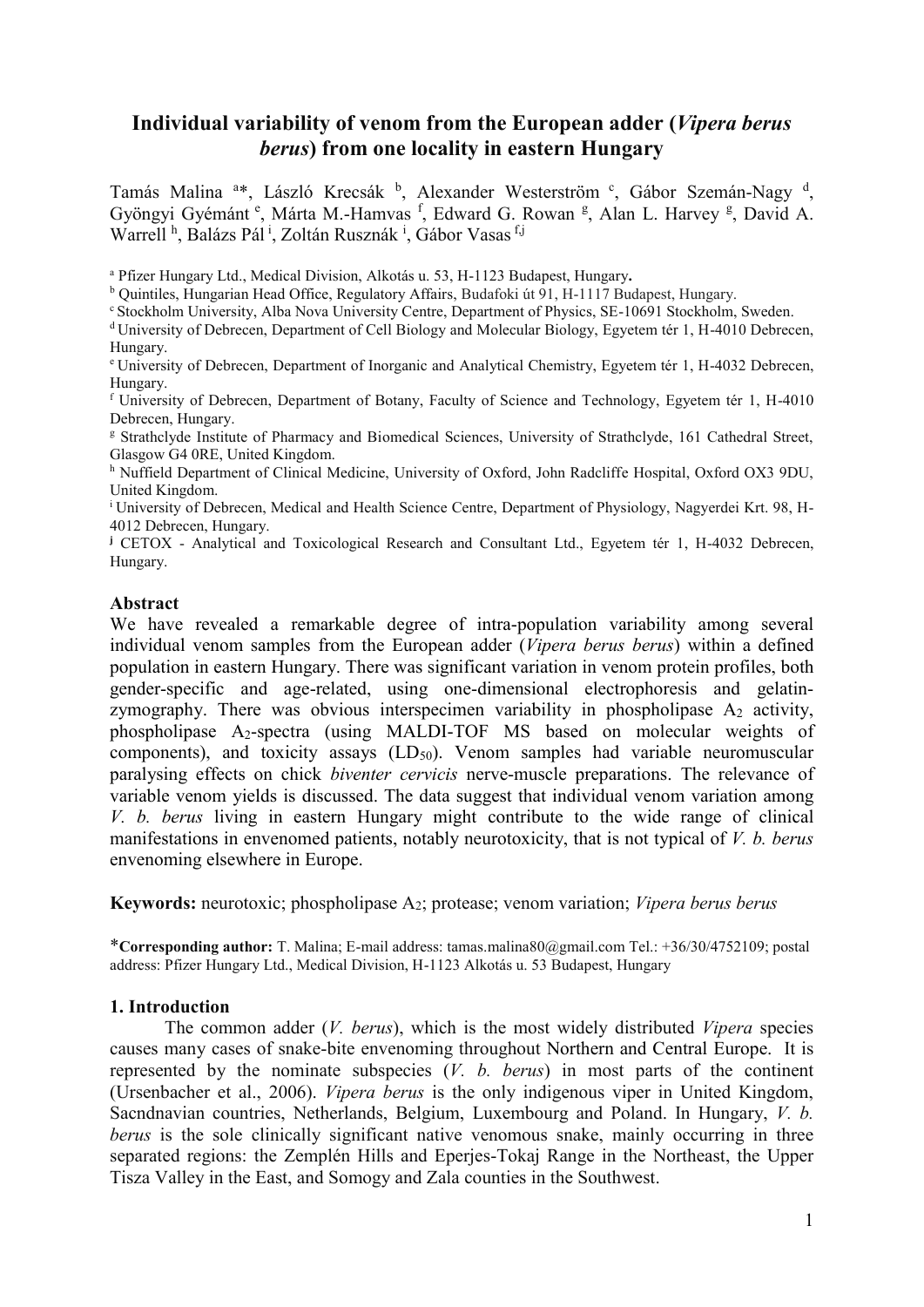Intraspecies variation in venom composition is of scientific interest for reasons of ecology, taxonomy/evolution, clinical manifestations of envenoming and epidemiology of snake-bites, and design and production of antivenom (Casewell et al., 2014). Regional differences in venom composition have been shown within some populations of the longnosed viper (*V. ammodytes*) (Balija et al., 2005) and asp viper (*V. aspis*) (Ferquel et al., 2007). Individual variability in venom composition within dicrete snake populations (intrapopulation differences) are known for Lataste's viper (*V. latastei* (Arez et al., 1994)) and *V. ammodytes* (Master and Kornalík, 1965). Significant individual differences have been detected in the phospholipase A<sup>2</sup> (PLA2) content of venom within a south-eastern French *V. aspis* population (Ferquel et al., 2007). More recently, age-dependent venom variation was described in *V. ammodytes* and the Caucasus viper (*V. kaznakovi*) in Turkey (Arikan et al., 2014).

Although the venom of *V. berus* has been extensively studied in the past 20 years, the main venom characteristics in different localities and populations remain unknown. Most studies involved *V. b. berus* from Russian and France (Guillemin et al., 2003; Malenev et al., 2007; Ramazanova et al., 2008; Latinović et al., 2016), while one used *V. berus* venom from former Czechoslovakia (Mebs and Langelüddeke, 1992). These *V. b. berus* venoms contained oedema-forming, anti-haemostatic, anticoagulant, fibrinolytic, proteolytic, haemorrhagic and myotoxic components (Saint Girons and Detrait, 1978; Mebs and Langelüddeke, 1992; Calderón et al., 1993; Samel et al., 2003; Latinović et al., 2016). There have been few studies of variations in *V. berus* venom composition. However, Nedospasov and Rodina (1992) described age-related variations in amidolytic activity of *V. b. berus* venoms, Malenev et al. (2007) showed variations in venom LD<sup>50</sup> between *V. b. berus* populations in different Russian localities, and Zaitseva (2011) investigated regional variations in Russian *V. berus* venom composition in the Volga basin.

The aim of the present study was to investigate variation in venom yield and composition among samples from individual specimens from the same *V. b. berus* population in eastern Hungary, in the hope of better understanding unusual clinical manifestations in envenomed patients.

#### **2. Materials and methods**

#### *2.1. Collection and storage of venom*

Venoms from healthy *V. b. berus* specimens of both sexes were milked in the field, very soon after capture in eastern Hungary between 2008 and 2011. All venoms were collected during mid-spring in order to avoid possible seasonal changes in venom composition. Individual, not pooled, venom samples were used to investigate the individual venom variability (Chippaux et al., 1991). Glass capillaries, Pasteur pipettes or manual gland massage were used for milking, depending on the size of specimens, following induced strike on Eppendorf tubes. Total lengths were recorded and the snakes were then released. Venoms samples were flash frozen in liquid nitrogen in the field. Each venom was lyophilized in the laboratory, its dry weight was measured and it was then stored in dark at -80°C until used. Two venoms were used as control: one was collected from an adult *V. b. berus* specimen (of unknown gender) in the Ybbs Mountain of eastern Austria in May 2006; the other was from an adult Nikolsky's adder (*V. nikolskii*) (gender unknown) from Pidlisne, central Ukraine, collected in early May 2009. Statistical significance was determined using z-test with twotailed distribution and two-sample equal variance at 95% confidence interval.

## *2.2. Limitations*

*Vipera berus* is a relatively small species with a lower venom yield compared to other European viperids (i.e. *V. ammodytes*, *V. latastei*).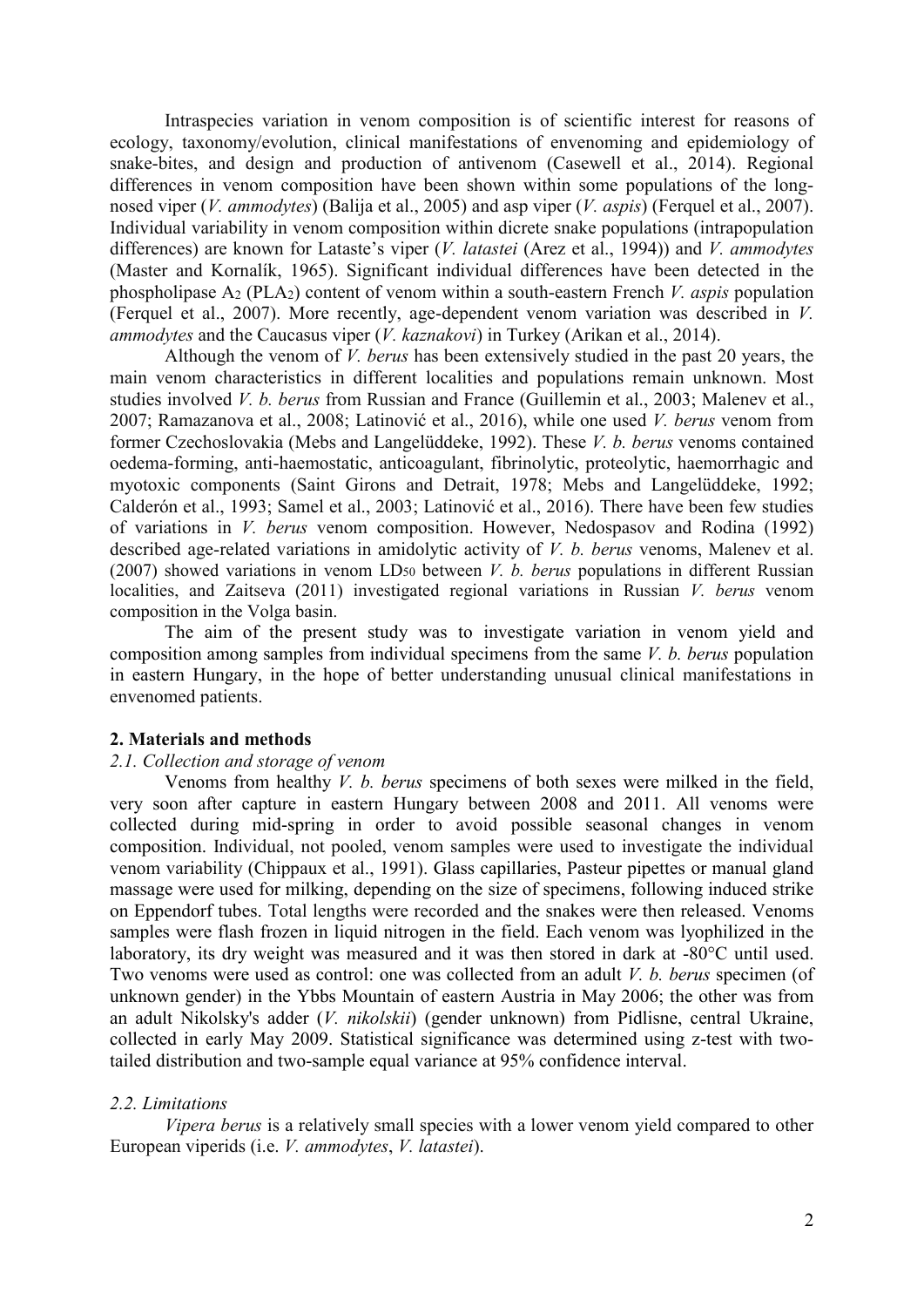## *2.3. Protein content determination and one-dimensional Sodium dodecyl sulfatepolyacrylamide gel electrophoresis (SDS-PAGE)*

Protein concentration was determined by the method of Bradford (1976) using bovine serum albumin (BSA) as the standard. Absorbance was measured at 595 nm. In order to estimate the molecular mass of the proteins, the individual crude venoms were initially separated by SDS-PAGE, in a discontinuous gel and buffer. The resultant pellets were dissolved in the sample buffer and the electrophoresis was performed on 10 to 18% linear sodium dodecyl sulfate (SDS)-polyacrylamide gradient gels as described previously (Laemmli, 1970). Marker proteins (used for quantification of molecular weight of the venom) were included in the runs and the gels were stained with coomassie blue and subsequently analysed using UVIDoc software (UVI, Cambridge, UK). For statistical analysis of SDS-PAGE the band obtained for the individual samples have been grouped into eight groups, as follows: juvenile female  $(n=2)$ , juvenile male  $(n=3)$ , subadult female  $(n=4)$ , subadult male (n=5), adult female (n=8), adult male (n=3), plus the control samples of *V. b. berus* from Austria (n=1) and *V. nikolskii* (n=1). Bands presence (1) and absence (0) were scored. Hierarchical clustering, Unweighted Pair-Group Method on group average (UPGMA) using Jaccard`s similarity coefficient, was run using the SYN-TAX 2000 program package (Podani, 2001). In order to determine the congruence between the dendrogram and the underlying resemblance matrix, the cophenetic correlation coefficient (*rcs*) was also calculated.

## *2.4. Matrix-assisted laser desorption/ionization time-of-flight mass spectrometry (MALDI-TOF MS)*

MALDI-TOF MS is a suitable analytical tool in the detection and direct measurement of molecular weights of components in crude snake venoms (Favreau et al., 2006). MALDI-TOF MS measurements of the individual crude venoms were carried out in linear mode using a Bruker Biflex III mass spectrometer (Bruker Daltonik GmbH, Bremen, Germany). External calibration was applied using the  $[M+H]^+$  m/z: 12361.1971 and  $[M+2H]^{2+}$  m/z: 6181.1023 peaks of Cytochrome c as calibrants. Sinapinic acid (3,5-dimethoxy-4-hydroxacinnamic acid) was the matrix solution at final concentration of 20 mg/ml using 0.1 % trifluoroacetic acid (TFA) solution in water: acetonitrile 2:1 as solvent. The venom was dissolved in 200 μl of 0.1 % TFA and a 10 μl sample plus 15 μl of matrix solution were mixed and 0.5 μl was applied to the target plate and allowed to dry at room temperature. Spectra from multiple (at least 100) laser shots  $(N_2$  laser, 337 nm) were averaged prior to analysis. Samples analysed four times to check the accuracy and reproducibility of the results; the average variance is maximally 5 Da in each molecular mass range. Statistical significance was determined using z-test with twotailed distribution and two-sample equal variance at 95% confidence interval.

### *2.5. Phospholipase* A2 *activity assay*

Phospholipase  $A_2$  (PLA<sub>2</sub>) activity of the venoms was determined by the method of Santoro et al. (1999). Briefly, venoms were diluted in 1 mL cold (4°C) PBS pH 7.4, and 1 µg protein was added to 1.5 mL of reaction solution (100 mM NaCl, 10 mM CaCl<sub>2</sub>, 7 mM Triton X-100, 0.265% soybean lecithin, 98.8 mM phenol red, pH7.6) in a spectrophotometer cuvette. The solution was immediately homogenized and read at 558 nm (at room temperature). The definition of 1 U of PLA<sub>2</sub> activity was taken as the amount of venom (mg of protein/assay) producing a decrease of 0.001 absorbance units per minute under the conditions described. PLA2 activity was expressed as U/mg of two independent experiments. Statistical analysis on PLA<sup>2</sup> activity was performed on MATLAB Version 8.4.0.150421(R2014b) using Two-way ANOVA to test for differences in the mean of sample populations belonging to groups 'sex' (with categories: 'male' and 'female') and age (with categories 'juvenile', 'subadult' and 'adult').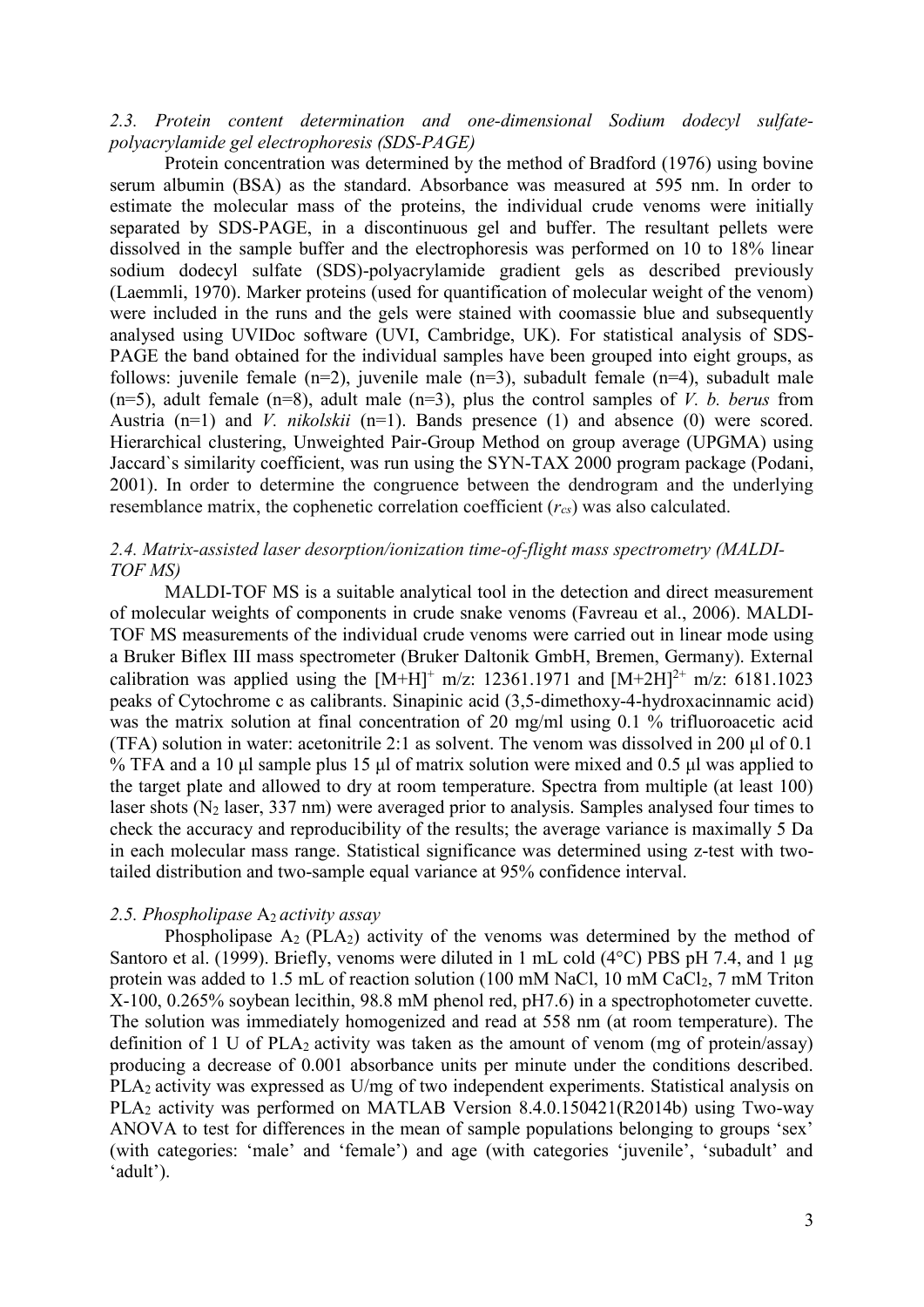#### *2.6. Protease activity/substrate zymography*

Gelatin-zymography can be applied to evaluate protease activities of venoms (Hasson et al., 2004; Malta et al., 2008). For the determination of proteolytic activity of venoms, samples were homogenized with 100 mM Tris–HCl buffer pH 8.0 (Sigma-Aldrich) containing 150 mM NaCl (Reanal, Budapest, Hungary) to final concentrations of 5 mg/ml (Hasson et al., 2004). The homogenates were sonicated and shaken to disintegrate remaining organelles as described by Schlereth et al. (2000). After centrifugation (13.000 $\times$ g, 2x5 min, Biofuge), the supernatants were used as crude protein extracts. Protease activity analysis of samples (10-20 µl of 22 µg protein) was carried out using gelatin-containing SDS slab gels according to Hasson et al. (2004) and Malta et al. (2008). Samples were mixed with equal volumes of protein loading buffer lacking β-mercaptoethanol and loaded on 10% SDS-polyacrylamide gels containing  $0.04\%$  gelatin. The gels were run at 20 mA/gel at 4  $\degree$ C in the dark. To renature venom proteolytic enzymes, SDS was removed from gels by three 10 min washes in 2.5% (v/v) Triton X-100 in reactivating buffer. The gels were then incubated overnight at 37  $^{\circ}$ C in reactivating buffer (50 mM Tris-HCl pH 8.0, 5mM CaCl<sub>2</sub>, 10 ng NaN<sub>3</sub>) in dark (Hasson et al., 2004). Local gelatin degradations were visible after Coomassie Blue staining (Coomassie Brilliant Blue R250) and revealed the sites of proteases with gelatinolytic activities.

#### *2.7. Determination of venom toxicity (LD50)*

Toxicity was assessed as described previously by Theakston and Reid (1983) on Swiss-Webster male mice (n=6/group). Four individual venoms were randomly chosen from the Hungarian adder population and tested together with the control samples (n=2). The dose range of venoms was the following: 1.0; 0.8; 0.7; 0.6; 0.5; 0.4; 0.3; and 0.25 µg/g i.v. Control mice ( $n=6$ ) were injected with normal (venom free) saline solution.  $LD_{50}$  calculation was performed by probit analysis using Minitab 16 software. Distribution fitting was tested using Person's goodness-of-fit test. Additionally, pairwise relative potency tests have been performed to compare the LD<sub>50</sub> fiducial estimated toxicity between each pair of samples. Experiments were authorised by the Committee of Animal Research of the University of Debrecen.

#### *2.8. Neuromuscular studies on chick biventer cervicis*

The chick *biventer cervicis* (CBC) preparation is sensitive to snake toxins and allows prejunctional effects to be distinguished from postjunctional ones (Harvey et al., 1994). The CBCs were removed from chicks which had been killed by exposure to  $CO<sub>2</sub>$ , and the preparations were set up as described previously by Harvey et al. (1994). Preparations were mounted under 1 g resting tension in 10 ml glass organ baths containing Krebs-Henseleit solution with the following composition (mM): NaCl,  $118.4$ ; KCl,  $4.7$ ; MgSO<sub>4</sub>,  $1.2$ ; KH<sub>2</sub>PO<sub>4</sub>, 1.2; CaCl<sub>2</sub>, 2.5; NaHCO<sub>3</sub>, 25; and glucose, 11.1. The solution was maintained at  $37^{\circ}$ C and continuously bubbled with 95%  $O_2/5\%$   $CO_2$ . Preparations were stimulated through the motor nerve via silver ring electrodes (0.2 msec pulses, voltage greater than required for maximal twitches at 0.1 Hz), and responses were also obtained to sub-maximal concentrations of ACh (1 mM), carbachol (20  $\mu$ M) and KCl (40 mM) before and after exposure to venom

#### **3. Results**

#### *3.1 Snakes and the amount of milked venom*

The studied lowland *V. b. berus* population lives in a limited area (mixed forest; *Quercus robur* - *Fraxinus angustifolia subsp. pannonica* - *Carpinus betulus*) in the Upper Tisza Valley up to an elevation of 100-150 m above the sea level. Specimens were collected on the edges of forest, woodland cuts, and edges of marshes. Overall 25 specimens were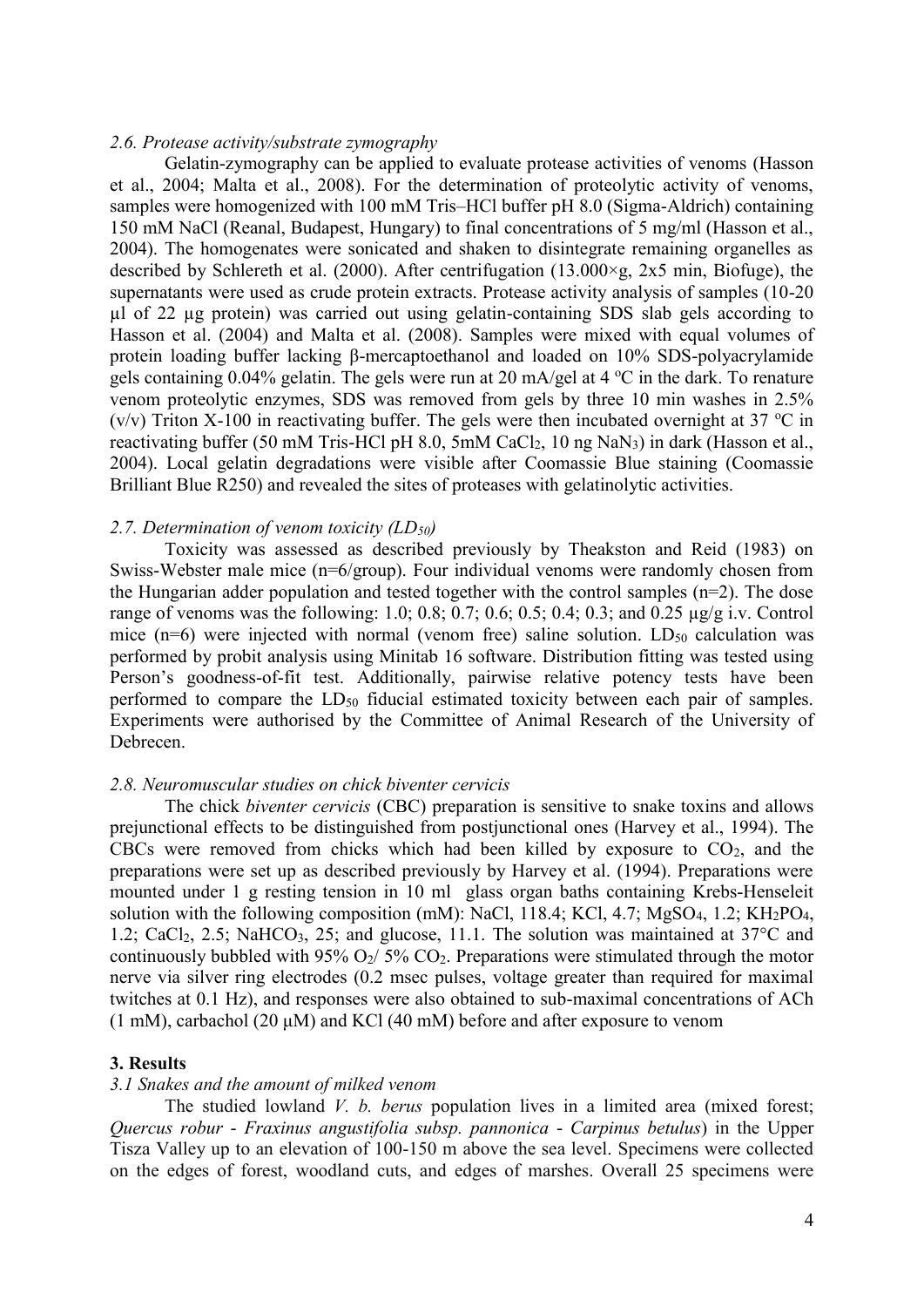milked from the Hungarian adders: 11 males and 14 females, their total length was ranged from 16.2 to 77.4 cm (**Table 1**). The average total length was 50.7 cm (Males: 16.2-60.2 cm, average: 43.5 cm. Females: 26.3-77.4 cm, average: 56.5 cm). According to their total length, adders were classified into three main approximate age-groups: i) juveniles (n=5; 16.2-36.7 cm), ii) subadults (n=9; 42.5-50.7 cm), iii) and adults (n=11; 58.3-77.4 cm).

Dry weight of the milked venoms varied between 0.8 and 15.7 mg (average was 5.7 mg/specimen), while it was 2.0 mg in *V. nikolskii* and 6.3 mg in the Austrian *V. b. berus*. Of the Hungarian adders, the average dry weight of venom was 4.7 mg in males and 6.6 mg in case of females. The difference was statistically insignificant between the genders (Pvalue=0.3399, at 95% confidence interval, 2-tailed). The average dry weight of venoms was the following in the given age-groups: i) juveniles: 1.9 mg, ii) subadults 4.1 mg, and iii) adults: 8.9 mg. The difference was statistically significant between the juveniles and adults (P-value= 0.0057, at 95% confidence interval, 2-tailed), and between the subadults and adults (P-value=0.0227, at 95% confidence interval, 2-tailed). No significant difference was detected in the dry weight of venoms between the juvenile and subadult specimens (P-value=0.4021, at 95% confidence interval, 2-tailed).

#### *3.2. Comparison of the electrophoretic protein pattern of venom samples*

As determined by one-dimensional SDS-PAGE electrophoresis (non-reduced) (**Fig. 1A**), there is a clear variation in the number, the location, the abundance, and the intensity of protein bands among the individual venoms. The number of bands varies between 7 and 18 (average: 12.8) in the samples. Control samples presented 11 and 12 bands, respectively that showed the following molecular weights: 79, 62, 57, 45, 44, 42, 25.5, 18, 17, 16, 14 kDa (Austrian *V. b. berus*) and 79, 62, 58, 45, 42, 40, 25, 19, 18, 17, 16, 13.5 kDa (*V. nikolskii*). The protein profile of *V. nikolskii* and the Austrian *V. b. berus* was different from the venom pattern of the Hungarian adders only in two protein bands (located in 57 and 41.5 kDa ranges). The abundance and intensity of bands in the molecular mass range between 13 and 15 kDa on the SDS-PAGE correspond to the expected PLA2s with a great predominance of proteins of molecular masses, indicated by their intensity and relative quantity. (**Fig. 1A**). These proteins were the dominant components of the Hungarian adder venoms and of the two controls, as well.

Major differences are notable in protein bands of individual venoms in the molecular mass range of 20-24 kDa, 30-40 kDa and 45-70 kDa. Individual analysis of the venom pattern of the Hungarian adders revealed a few gender-specific differences and similarities. There was no difference in the venom complexity associated with the number of protein bands between females  $(n=14)$  and males  $(n=11)$ : the average number of bands is 12 in males, while it is 11.9 in case of females. Four protein bands (61, 37, 30, and 21 kDa) were found in male venoms that were absent in female ones. On the other hand, there were three protein bands (83.5, 75, 57.5 kDa) found only in the female adder venoms. Some age-related differences could be also observed on the electrophoretic profile of venoms. Only the venom pattern of juveniles contained bands with molecular weights of 37, 41, 59, 61 and 79 kDa; these bands were completely absent in the venom pattern of subadult and adult snakes. Venom pattern of subadults and adults is characterized by bands of molecular weights 27, 34, 44, 66, and 85 kDa that were not mirrored in the venom of juveniles. The dendrogram resulting from the UPGMA is showed in **figure 1B.** A cross line at the 0.82 dissimilarity level divided the dendrograms into three major groups: one contains the Austrian adder sample and the sample of *V. nikolskii*, while another contains the samples of juveniles, and a third group consists of the samples of subadult together with adult specimens. Our dendrogram had a cophenetic correlation of 0.93, suggesting that the dendrogram provides an excellent representation of the resemblances.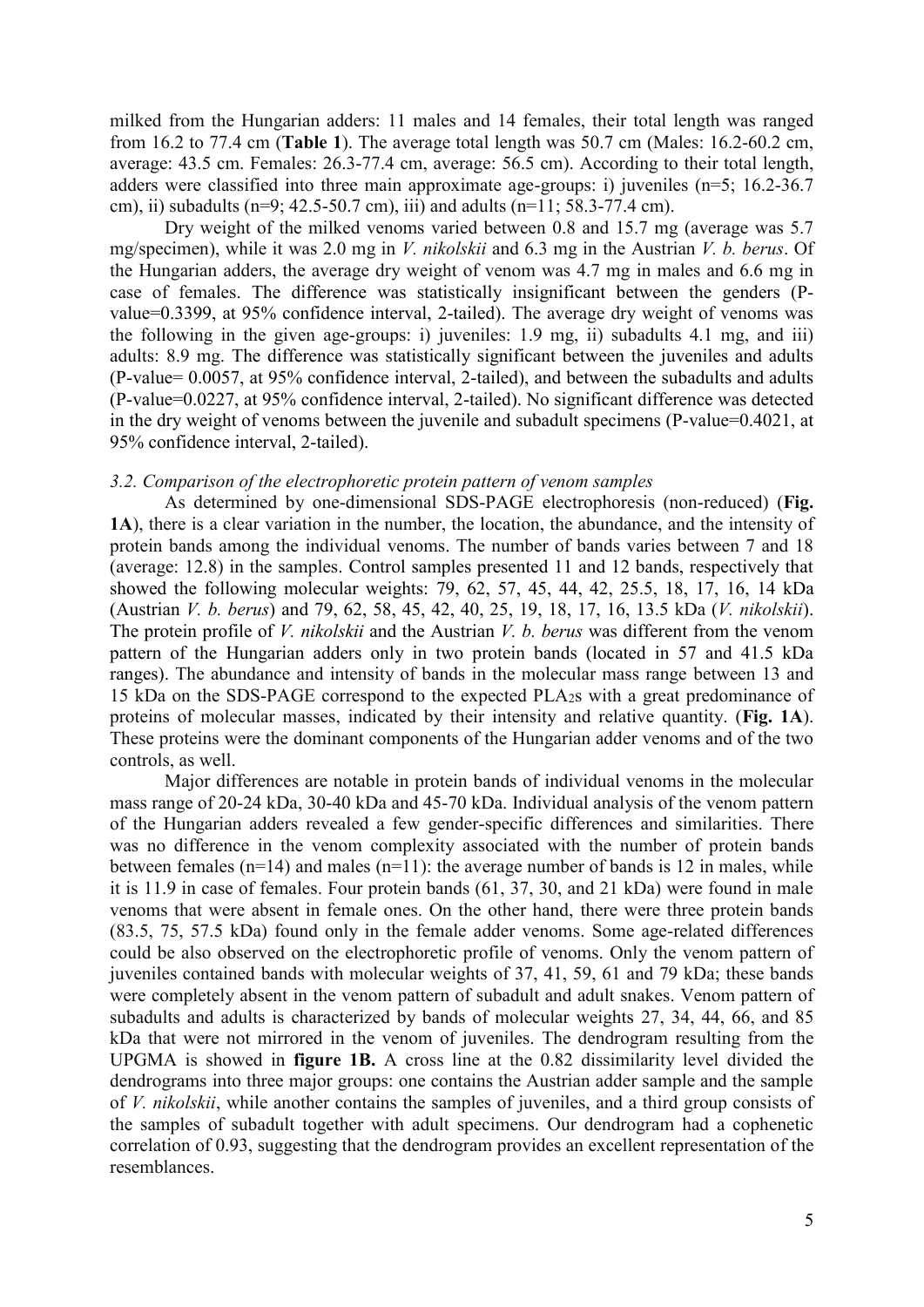# *3.3. Analysis of the phospholipase A<sup>2</sup> (PLA<sup>2</sup> ) content of venoms by MALDI-TOF MS*

In order to assess the possible intra-population variations, the MALDI-TOF spectra of PLA<sub>2</sub> content of all (n=25) the Hungarian adder venom samples and the two controls were compared. Unambiguous heterogeneity mirrored in the PLA<sup>2</sup> content of individual venoms in the molecular mass range between 13500 and 14400 Da; the detected molecular masses of components by MALDI-TOF-MS is shown by **table 1**.

The Hungarian venoms gave from 4 to 7 peaks - depends on the specimens - in the molecular weights that vary between 13548 and 14340 Da. Five or six peaks were recorded in 72% of the samples. Of the Hungarian samples, the venom of females gave an average 5.1 peaks, while males gave 5.4 peaks between 13500 and 14400 Da; the difference was statistically insignificant between the genders (P-value= 0.8815, at 95% confidence interval, 2-tailed). The average number of peaks in the different age-groups was the following: 4.4 in juveniles, 5.6 in subadults and 5.3 in adults. The difference was not significant between the different age-groups (juveniles-subadults: P-value=0.6668; juveniles-adults: P-value=0.7386; and subadults-adults: P-value=0.8934, at 95% confidence interval, 2-tailed). All the Hungarian samples contain component in the mass range between 13571 and 13587 Da. A very characteristic mass peak, which was the most intensive one, was identified at the range of 13800 Da in 88% of the Hungarian adder venoms and only 16% of the Hungarian samples gave any peak in the molecular mass range of 13700 and 14200 Da. Representative spectra of venoms are shown in **figure 2**. Spectrogram of the control Austrian adder venom showed 5 peaks between 13550.03 and 14283.20 Da (**Fig. 2**). The other control venom, sample of *V. nikolskii* could be characterized by the presence of 3 peaks only (**Fig. 2**). In the Austrian *V. b. berus* sample, the most intense peak was also detected in the range of 13800, while it was at 13600 Da in case of *V. nikolskii*. Of the 5 molecular mass peaks in the Austrian *V. b. berus* venom, there were two components with the same molecular masses (13893.93 and 14094.04 Da) that were also identified in the venoms of the Hungarian adders, although, these were present only in two specimens. The venom of *V. nikolskii* did not contain any components detected with the same molecular mass in the range of PLA2s as in the venoms of Hungarian snakes.

## *3.4. Phospholipase A2 (PLA2) activity assay*

The total PLA<sub>2</sub> activities of the individual venoms were also compared. Of the Hungarian specimens, the lowest activity was 385 kU/mg, while the highest was 619 kU/mg. Results are presented as mean  $\pm$  SEM: i) juveniles: 515 kU/mg ( $\pm$ 57), ii) subadults: 506 kU/mg ( $\pm$ 61), and iii) adults: 492 kU/mg ( $\pm$ 54). The activity of individual samples differed from each other but no significant differences in population means were found in either groups ( $p=0.8582$  for sex-group, and  $p=0.8241$  for age-group), nor in group interaction (p=0.7773). The control samples showed 546 kU/mg (Austrian *V. b. berus*) and 431 kU/mg (*V. nikolskii*), respectively.

#### *3.5. Protease activity assay/substrate zymography*

Clear and significant individual venom variations were detected on the zymograms using gelatine substrate (**figure 3**). Gelatinolytic activity could be observed in bands around 34-37, 45-50, and 60 kDa. Of 20 investigated venoms, certain samples (samples: 7; 11; 14; 15; 17; **Fig. 3.**) showed intensive gelatine-degradations around 34.7 and 45 kDa on the substrate, while these were weakly observed between 45 and 70 kDa in case of some venoms (samples: 8; 9; 10; 18; 19; **Fig. 3.**). Degradations could hardly or not been detected in a few Hungarian samples (samples: 12; 13; 16; 23) shown in **figure 3**. On the bases of the gelatinezymogram, the control Austrian *V. b. berus* venom had much lower enzymatic activity than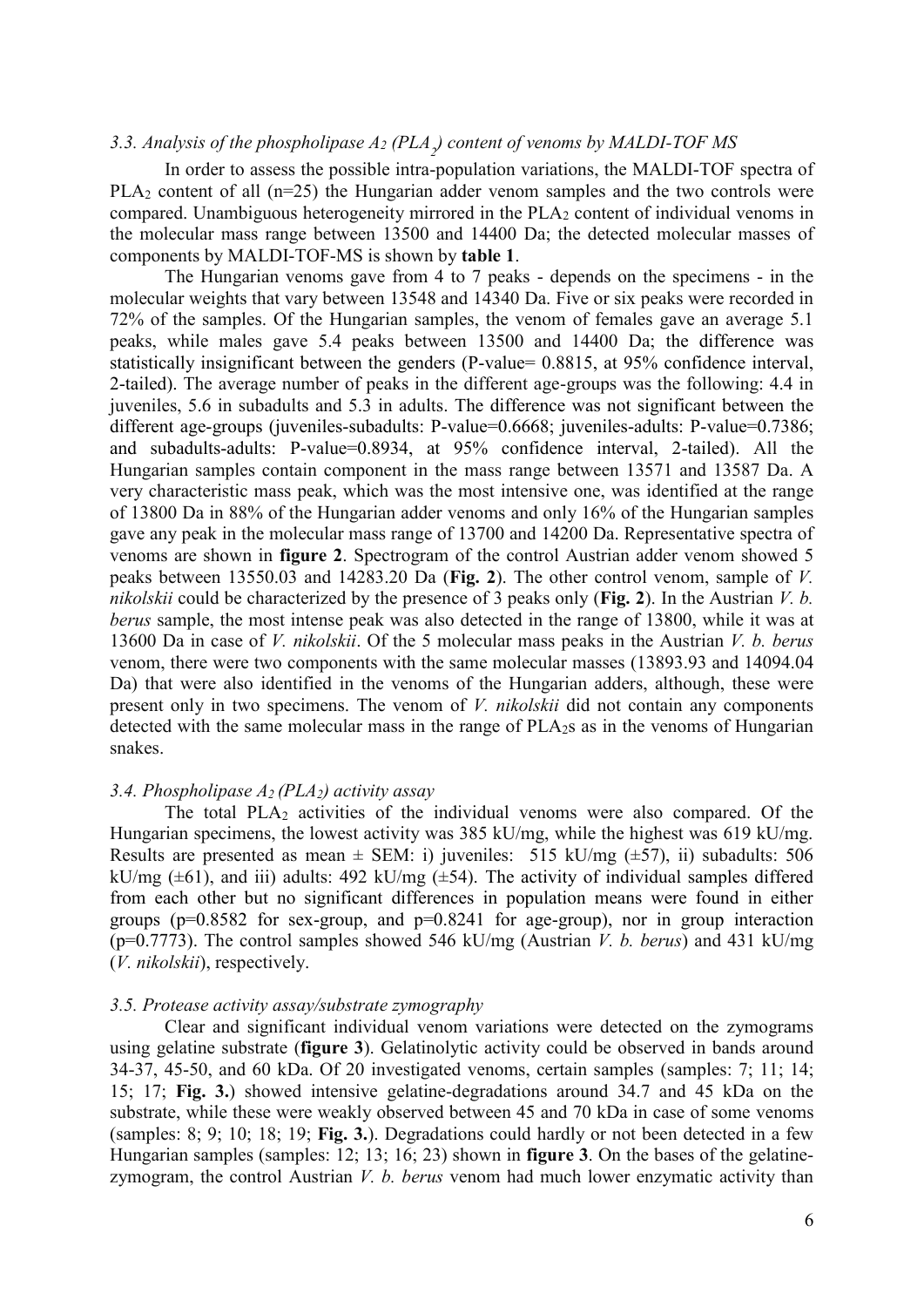that of the most Hungarian *V. b. berus* venoms. The venom of *V. nikolskii* was almost devoid of this type of activity demonstrated by our substrate zymography.

#### *3.6. Lethal toxicity (LD50) of crude venoms*

In case of all the tested Hungarian venom samples (n=4; their sex and age are shown by **Fig. 4**) envenoming resulted in characteristic signs on mice, i.e. head-drop and floppy neck, progressive respiratory paralysis preceded by initial increase in respiration rate and limb-paralysis prior to death from respiratory paralysis. Following administration of 0.80  $\mu$ g/g i.v. to mice, these symptoms developed within circa 40 min, and death followed 1-1.5 h after venom injection. All of the above-mentioned characteristic paralytic signs of envenoming were also visible on mice after the injection of *V. nikolskii* venom. While these were lacked in case of the maximum dose (1.0 µg/g i.v.) of the Austrian *V. b. berus* sample, although, it was lethal in 100% in the given dose (after the injection of the Austrian venom, mice were able to move till the last moment, when the respiration had become irregular and very intensive directly prior to death).  $LD_{50}$  value of the most toxic sample was 0.41  $\mu$ g/g i.v. (**Fig. 4**). The Log-logistic distribution fitted best for our data as revealed by the Person's goodness-of-fit test (Person  $\chi^2$ =19.77, df=27, p=0.84; Deviance  $\chi^2$ =23.38, df=27, p=0.66). The regression slopes equality among the venoms was not violated (Test for equal slopes  $\chi^2$ =9.07731, df=5, p=0.106). The detected significant differences in LD<sub>50</sub> values are presented on **figure 4.** 

#### *3.7. Neuromuscular studies on chick biventer cervicis (CBC) nerve-muscle preparations*

In the first set of experiments, two Hungarian *V. b. berus* venom samples were randomly chosen and tested on isolated CBC nerve-muscle preparation (**Fig 5**). The Austrian *V. b. berus* venom was used as a control. All the three venom samples caused a slow progressive reduction in the height of the twitch response at  $10 \mu g/ml$ . There was some initial augmentation in preparations exposed to the Austrian *V. b. berus*. After 180 minutes in venom at 10 ug/ml, twitch height was about 20% of control (pre-venom) height. Responses of the preparations to the exogenous agonists (acetylcholine, carbachol and KCl) were tested after complete twitch block. There was little change in preparations exposed to the two Hungarian venoms (sample 23 and 20), while responses to all three stimuli were reduced in preparations exposed to the Austrian (sample 26) venom. At higher concentration, the reduction in twitch responses to indirect stimulation was faster than with 10  $\mu$ g/ml and all preparations were completely blocked. Some preparations showed a small, slowly developing and slowly waning contracture during the onset of twitch block (not shown). Similar preparation responses were detected to the agonists after complete twitch block when the preparations were exposed to higher venom concentration, but responses to all the three stimuli were markedly reduced in preparation exposed to the Austrian venom sample at 30  $\mu$ g/ml. There was no recovery after wash-out of the venoms in each case (not shown).

In further experiments, more samples from the Hungarian venoms were randomly chosen and also tested on CBC nerve-muscle preparations (**Fig 5**). In this case, the control venom was *V. nikolksii* (sample 27). The venom concentration was 30 µg/ml and the twitch height was measured after 30 minutes and then, an additional 70  $\mu$ g/ml was added (total venom concentration was 100  $\mu$ g/ml). The time to 50% block was recorded and after about 120 minutes total exposure, responses to acetylcholine, carbachol and potassium chloride were determined. All samples apart from one (sample: 13) reduced the twitch responses to nerve stimulation.

#### **4. Discussion**

Snake venoms are highly complex biologically active mixtures but their composition can be influenced by several extrinsic and intrinsic factors. These can affect their biochemical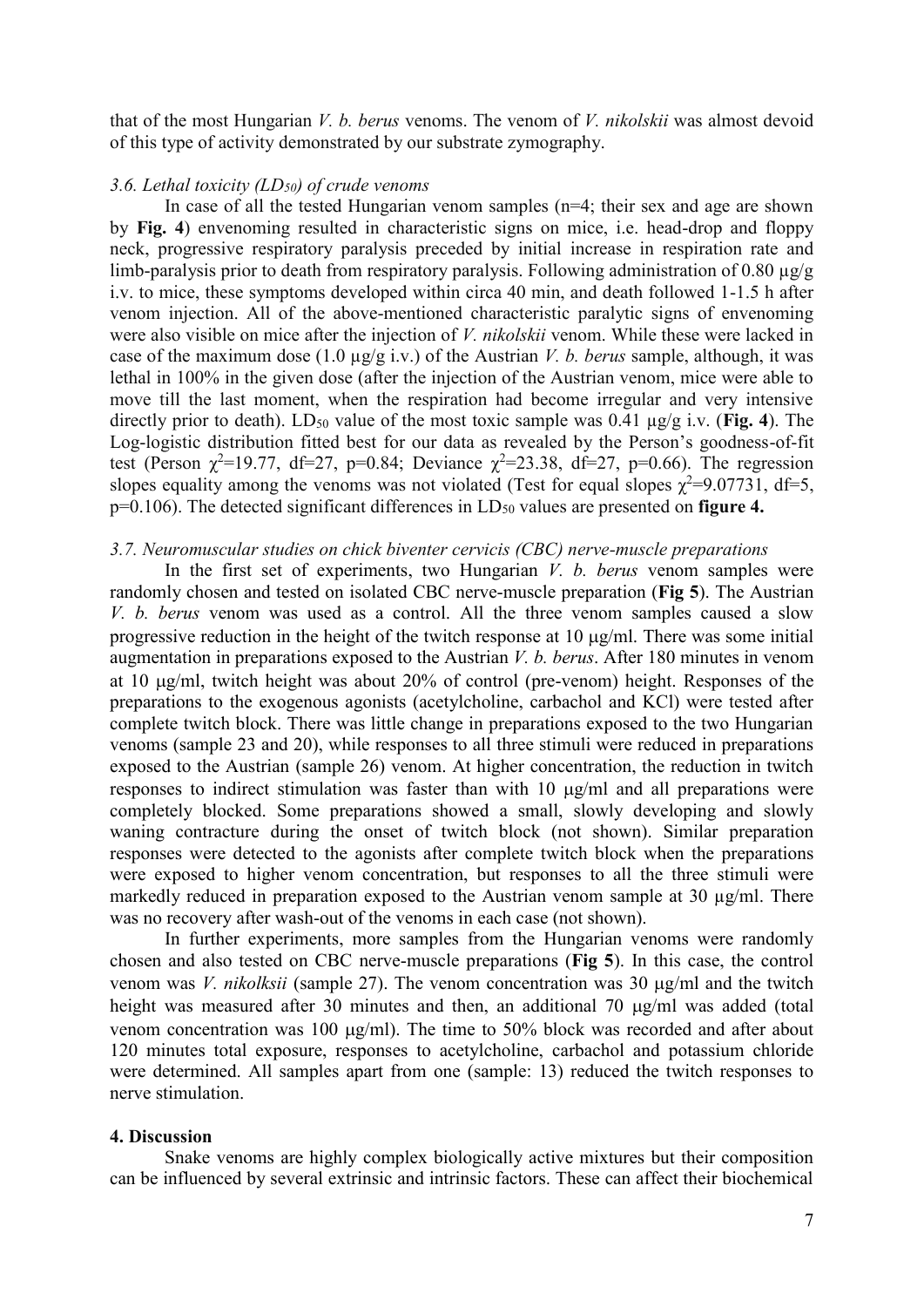and pharmacological properties, resulting in intraspecific venom variations - between separate geographical populations and even within population that might have clinical implications (Ferquel et al., 2007; Casewell et al., 2014).

Significant individual differences were detected in the dry-weight of milked venoms in different approximate age-groups of the adders. Compared to published data on *V. berus* venom yields, our results most closely resembled data from Brown (1973), suggesting an average yield of 6 mg.

Our results show great individual variations, involving gender-specific and age-related differences in the venom protein profiles, demonstrated by non-reduced SDS-PAGE gel. Ontogenetic shift in diet is a plausible explanation for the differences in the venom composition between juvenile and adult adders. In many habitats, juveniles prefer lizards (genera *Lacerta* and *Zootoca*), whereas adults prefer small rodents (Nilson et al., 2005). However, venom composition at the individual level is influenced by genetic as well as environmental factors (Casewell et al., 2014). Perhaps dynamics of protein production and peptide maturation in juveniles differs from that in adults, contributing to variations in venom protein profiles.

There was also marked individual variability in molecular masses of components as detected by MALDI-TOF MS, corresponding to previously published molecular ranges of PLA2s from the venoms of *Vipera* species (Jan et al., 2007). We suggest that the presence or absence of a given  $PLA_2$  in the venoms of different individual snakes can be the result of differences in gene encoding, determined by ecological factors, as well as control of gene expression and/or gene frequencies within the same adder population where our venom samples were collected. PLA<sub>2</sub> spectra of Hungarian *V. berus* venoms resembled the Austrian *V. berus* control venom, but differed markedly from the *V. nikolskii* venom.

Total PLA<sub>2</sub> and protease activity were chosen to characterization individual venoms biochemically. However, significant individual differences in PLA<sub>2</sub> activity were not observed, although variability was revealed in protease activity from different specimens. In this latter case, some specimens shared a conserved region of substrate degradation, while others were completely devoid of protease activity on the gelatine substrate. The degradation profile of venoms correlates with the detected variability in the venoms' electrophoretic protein expression profile, associating with the serine- and metalloproteinases, mainly in the range of 45-70 kDa. However, the venom of this taxon contains these proteases (Samel et al., 2003) that are primary responsible for causing oedema and bruising in envenomings by European *Vipera* (Persson, 2015). We suggest that the low or absent venom protease activity combined with the low average venom yield of the eastern Hungarian adders explains the mild local symptoms in patients bitten in this region (Malina et al., 2008, 2013).

In general, the venom of *V. b. berus* is thought to be devoid of neurotoxic activity (Križaj et al., 1993; Ramazanova et al., 2008; de Haro et al., 2009; Magdalan et al., 2010). However, cranial nerve involvement in humans envenomed by *V. b. berus*, have been documented sporadically in the early literature and, more recently (**Table 2**). Without exception these incidents derive from the Carpathian Basin. Evidence of neurotoxic activity of *V. b. berus* venom, using the chick *biventer cervicis* nerve-muscle preparation, was found in all but one sample of venoms from adders living in the region of Hungary where neurotoxic envenomings have been reported (Malina et al., 2008, 2013). The effects were consistent with block of ACh release of from the motor nerve terminals combined with minor effects on ACh receptors or directly on skeletal muscle in the Hungarian adder and *V. nikolskii* venom. The Austrian *V. b. berus* venom differed markedly from the Hungarian adder venoms and from *V. nikolskii* venom by reducing responses to all three postjunctional agonists, indicating a myotoxic effect. As far as snake taxonomy is concerned, these findings confirm that possession of venom neurotoxin by members of *V. berus* sub-species is not a reliable indicator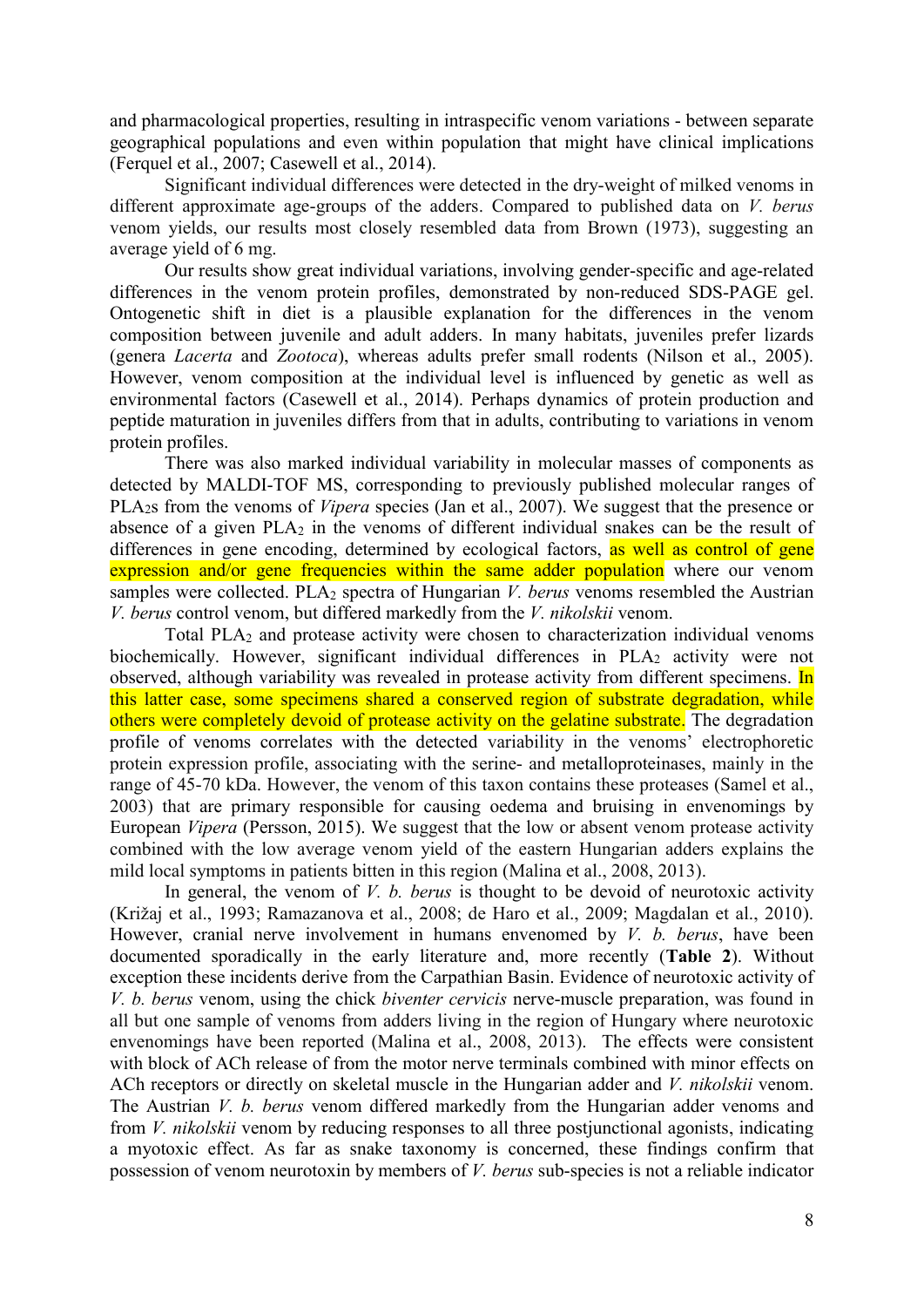of taxonomic sub-divisions (Ramazanova et al., 2008). Among European viper species, prejunctional block tends to be associated with venom PLA<sup>2</sup> content (Jan et al., 2007). However, all our studied samples, including the non-neurotoxic one, had many molecular species in the mass ranges of typical PLA<sub>2S</sub>, implying the presence of both toxic and nontoxic PLA<sub>2S</sub>.

The high lethal toxicity of the Hungarian adder venoms in mice could be attributable to their prejunctionally-acting PLA2s, since PLA2-dependent skeletal neuromuscular junction specific neurotoxins are the most toxic venom components, which rapidly kill the prey, predominant by immobilizing them.

In summary, specimens of the investigated lowland *V. b. berus* population in a defined area in eastern Hungary have evolved variable venom phenotypes. Marked individual variability is reflected not only in their electrophoretic venom profile but also in the spectra of PLA<sub>2</sub> content and certain enzymatic, pharmacological and biological activities. Our results illustrates that these adder venoms consist of a mixtures of multiple toxic components including neurotoxins - which show remarkable individual variability combined with an average low venom yield. As a result, it is not surprising that envenomed humans occasionally manifest atypical clinical features. This intra-population venom variability contributes to the wider range of clinical manifestations of envenoming, including unusual clinical signs notably neurological features that are not typical of *V. b. berus* envenomings elsewhere in Europe.

## **Acknowledgements**

We thank Dr Zoltán Korsós (Directorate of the Hungarian Natural History Museum, Budapest, Hungary) and Dr Ágnes Major Schrettné (Hungarian Natural History Museum, Molecular and Taxonomic Laboratory, Budapest, Hungary) the support of fieldwork by securing liquid nitrogen-can and liquid nitrogen. Thank you for providing the venom of *Vipera nikolskii* to Bálint Halpern (Budapest, Hungary). The Ministry of Water and Environmental Protection of Hungary issued the permit for *V. berus* venom collection.

## **Conflict of interest statement**

The authors declare that there are no conflicts of interest.

## **Literature**

- 1. Arez, A.P., Laing, G.D., do Rosario, V., Theakston, R.D.G., 1994. Preliminary studies on the characterization of venom from *Vipera latastei latastei* collected at NW of Portugal. Toxicon 4, 381-529.
- 2. Arikan, H., Göçmen, B., İğci, N., Akman, B., 2014. Age-dependent variations in the venom proteins of *Vipera kaznakovi* (Nikolsky, 1909) and *Vipera ammodytes*  (Linnaeus, 1758) (Ophidia: Viperidae). Turk. J. Zool. 38, 216-221.
- 3. Balija, M.L., Vrdoljak, A., Habjanec, L., Dojnović, B., Halassy, B., Vranešić, B., Tomašić, J., 2005. The variability of *Vipera ammodytes ammodytes* venoms from Croatia - biochemical properties and biological activity. Comp. Biochem. Physiol. C 140, 257-263.
- 4. Blatt, N., 1923. Causes of the ocular disorders in snakebite envenoming. Zeitschrift für Augenheilkunde, 49, p. 280. [In German]
- 5. Bradford, M.M., 1976. A rapid and sensitive method for the quantitation of microgram quantities of protein utilizing the principle of protein-dye binding. Anal. Biochem. 72, 248-254.
- 6. Brown, J.H., 1973. Toxicology and pharmacology of venoms from poisonous snakes. Charles C. Thomas, Springfield.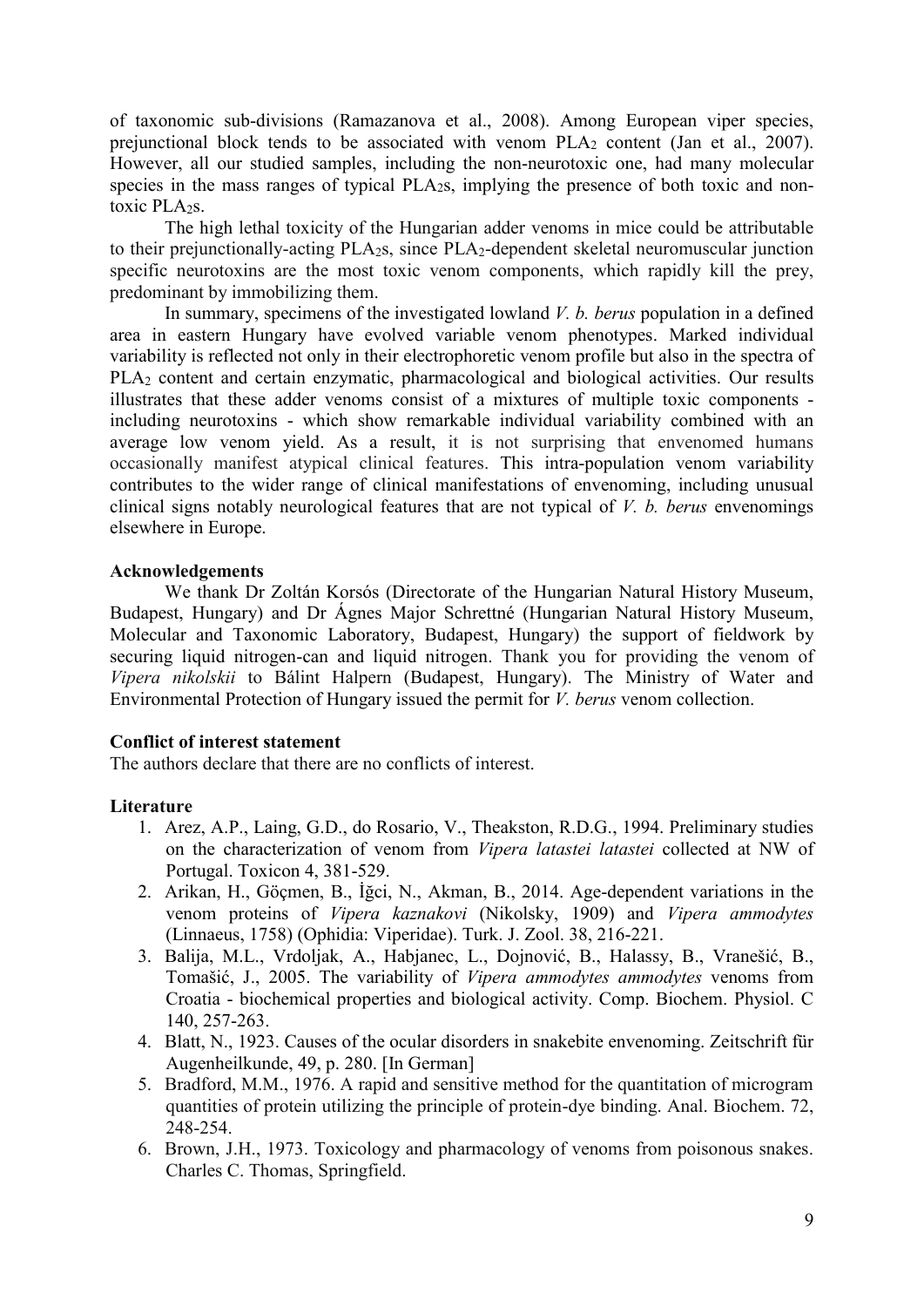- 7. Calderón, L., Lomonte, B., Gutiérrez, J.M., Tarkowski, A., Hanson, L.A., 1993. Biological and biochemical activities of *Vipera berus* (European viper) venom. Toxicon 31, 743-754.
- 8. Casewell, N.R., Wagstaff, S.C., Wüster, W., Cook, D.A.N., Bolton, F.M.S., King, S.I., Pla, D., Sanz L., Calvete, J.J., Harrison, R.A., 2014. Medically important differences in sanke venom composition are dictated by distinct postgenomic mechanisms. PNAS 25, 9205-9210.
- 9. Chippaux, J.-P., Williams, V., White, J., 1991. Snake venom variability: methods of study, result and interpretation. Toxicon 11, 1279-1303.
- 10. de Haro, L., Glaizal, M., Tichadou, L., Blanc-Brisset, I., Hayek-Lanthois, M., 2009. Asp Viper (*Vipera aspis*) envenomation: Experience of the Marseille Poison Centre from 1996 to 2009. Toxins 1, 100-112.
- 11. Favreau, P., Menin, L., Michalet, S., Perret, F., Cheyneval, O., Stocklin, M., Bulet, P., Stocklin, R., 2006. Mass spectrometry strategies for venom mapping and peptide sequencing from crude venoms: case applications with single arthropod specimen. Toxicon 47, 676-687.
- 12. Ferquel, E., de Haro, L., Jan, V., Guillemin, I., Jourdain, S., Teynié, A., d'Alayer, J., Choumet, V., 2007. Reappraisal of *Vipera aspis* venom neurotoxicity. PloS ONE 11, 1-18.
- 13. Gafencu, M., Doros, G., Badeti, R., Vasilie, D., 2012. Envenoming by *Vipera berus*: A case report of neurotoxicity. Clin. Toxicol. 4, p. 286. (EAPCCT Abstracts)
- 14. Guillemin, I., Bouchier, C., Garrigues, T., Wisner, A., Choumet, V., 2003. Sequences and structural organization of phospholipase A<sup>2</sup> genes from *V. aspis aspis*, *V. aspis zinnikeri*, and *Vipera berus berus* venom. Identification of the origin of a new viper population based on ammodytin I1 heterogeneity. Eur. J. Biochem*.* 270, 2697-2706.
- 15. Harvey, A.L., Barfaraz, A., Thomson, E., Faiz, A., Preston, S., Harris, J.B., 1994. Screening of snake venoms for neurotoxic and myotoxic effects using simple *in vitro* preparations from rodents and chicks. Toxicon 3, 257-265.
- 16. Hasson, S.S., Theakston, R.D.G., Harrison, R.A., 2004. Antibody zymography: a novel adaptation of zymography to determine the protease-neutralising potential of specific antibodies and snake antivenoms. J. Immunol*.* 292, 131-139.
- 17. Jan, V.M., Guillemin, I., Robbe-Vincent, A., Choumet, V., 2007. Phospholipase A<sup>2</sup> diversity and polymorphism in European viper venoms: paradoxical molecular evolution in Viperinae. Toxicon 50, 1140-1161.
- 18. Križaj, I., Siigur, J., Samel, M., Cotic, V., Gubensek, F., 1993. Isolation, partial characterization and complete amino acid sequence of the toxic phospholipase A<sup>2</sup> from venom of *Vipera berus berus*. Biochim. Biophys. Acta 1157, 81-85.
- 19. Laemmli, U.K., 1970. Cleavage of structural proteins during the assembly of the head of bacteriophage T4. Nature 227, 680-685.
- 20. Latinović, Z., Leonardi, A., Šribar, J., Sajevic, T., Žužek, M.C., Frangež, R., Halassy, B., Trampuš-Bakija, A., Pungerčar, J., Križaj, I. 2016. Venomics of *Vipera berus berus* to explain differences in pathology elicited by *Vipera ammodytes ammodytes* envenomation: Therapeutic implications. J. Proteomics 146, 34-47.
- 21. Magdalan, J., Trocha, M., Merwid-Ląd, A., Sozański, T., Zawadzki, M., 2010. *Vipera berus* bites in the region of Southwest of Poland – A clinical analysis of 26 cases. Wilderness Environ. Med. 21, 114-119.
- 22. Malenev, A.L., Bakiev, A.G., Zaytseva, O.V., Shurshina, I.V., 2007. Toxicity of the venom of the common adder from various spots of the area. *Proceedings of the Samara scientific center RAN* 1, 259-261. [In Russian]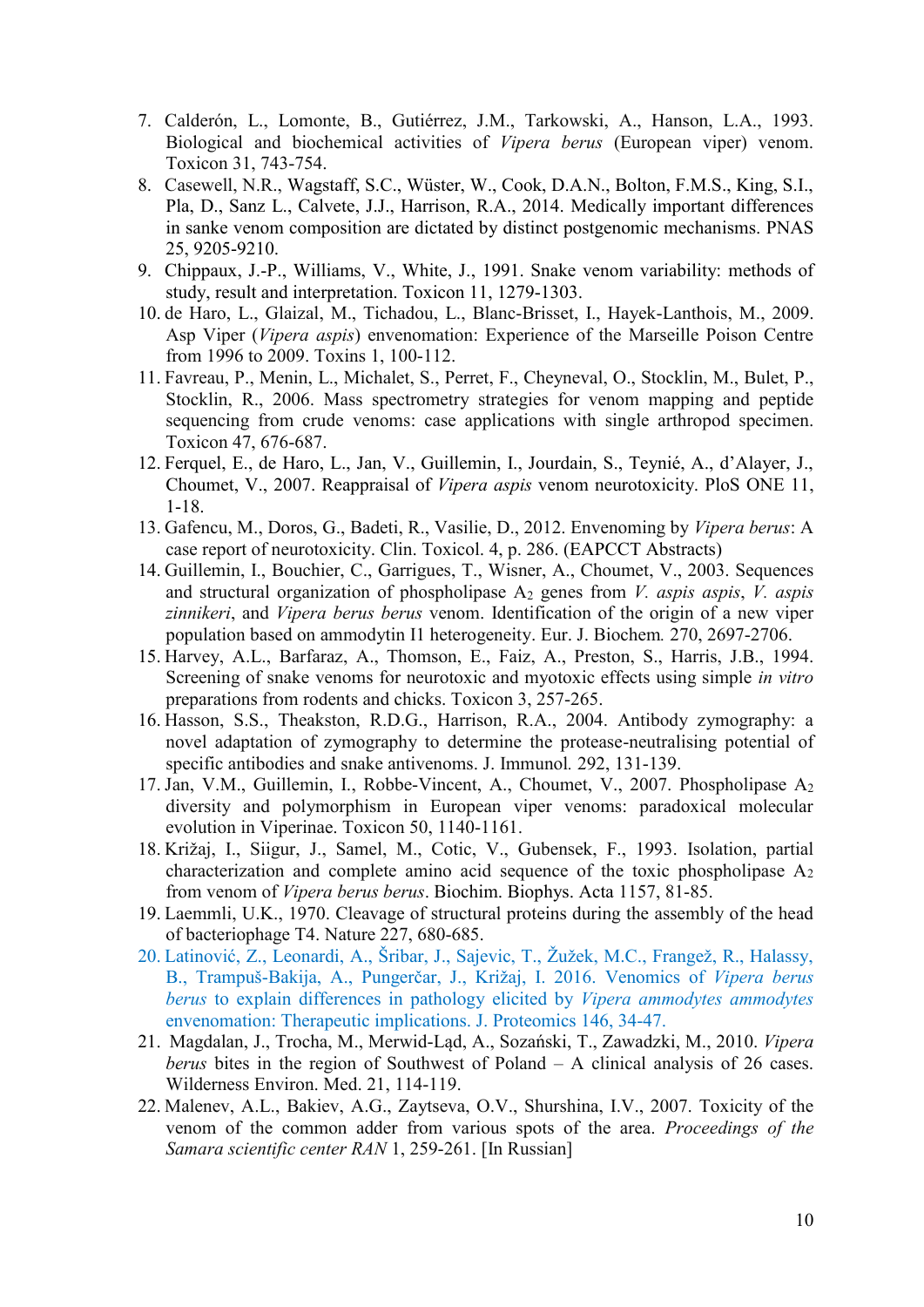- 23. Malina, T., Krecsák, L., Warrell, D.A., 2008. Neurotoxicity and hypertension following European adder (*Vipera berus berus*) bites in Hungary: case report and review. QJM-Int. J. Med. 101, 801-806.
- 24. Malina, T., Babocsay, G., Krecsák, L., Erdész, Cs., 2013. Further clinical evidence for the existence of neurotoxicity in a population of the European adder (*Vipera berus berus*) in Eastern Hungary: second authenticated case. Wilderness Environ. Med. 24, 378-383.
- 25. Malta, M.B., Lira, M.S., Soares, S.L., Rocha, G.C., Knysak, I., Martins, R., Guizze, S.P.G., Santoro, M.L., Barbaro, K.C., 2008. Toxic activities of Brazilian centipede venoms. Toxicon 52, 255-263.
- 26. Master, R.W.P., Kornalik, F., 1965. Biochemical differences in yellow and white venoms of *Vipera ammodytes* and Russell's viper. J. Biol. Chem*.* 240, 139-142.
- 27. Mebs, D., Langelüdekke, T., 1992. European viper venoms haemorrhagic and myotoxic activities. Toxicon 10, 1303-1306.
- 28. Nedospasov, A.A., Rodina, E.V., 1992. Age changes of *Vipera berus* venom amidolytic activity. Toxicon 11, 1505-1508.
- 29. Nilson, G., Andrén, C., Völkl, W., 2005. *Vipera* (*Pelias*) *berus* (Linnaeus, 1758) Kreuzotter. In: Joger, U., Stümpel, N. (Eds.), Handbuch der Reptilien und Amphibien Europas, 3/IIB. Schlangen (Serpentes) III Viperidae. Aula Verlag, Wiesbaden, pp. 213-292. [In German]
- 30. Persson, H., 2015. Pathophysiology and treatment of envenomation by European vipers. In: Gopalakrishnakone, P., Faiz, M.A., Fernando, R., Gnanathasan, C.A., Habib, A.G., Yang, C.-C. (Eds.), Clinical Toxinology in Asia Pacific and Africa. Springer Netherlands, pp. 1-15.
- 31. Podani, J., 2001. SYN-TAX 2000. Computer programs for data analysis in ecology and systematics. User's manual. Scientia, Budapest. pp. 1-53.
- 32. Ramazanova, A.S., Zavada, L.L., Starkov, V.G., Kovyazina, I.V., Subbotina, T.F., Kostyukhina, E.E., Dementieva, I.N., Ovchinnikova, T.V., Utkin, Y.U., 2008. Heterodimeric neurotoxic phospholipase  $A_2$  – the first proteins from venom of recently established species *Vipera nikolskii*. Implication of venom composition in viper systematics. Toxicon 51, 524-537.
- 33. Saint Girons, H., Detrait, J., 1978. Communautés antigénique des venins et systématique des vipéres européennes. Étude immunoélectrophorétique. B. Soc. Zool. Fr. 103, 155-166. [In French]
- 34. Samel, M., Vija, H., Subbi, J., Siigur, J., 2003. Metalloproteinase with factor X activitaing and fibrinogenolytic activities from *Vipera berus berus* venom. Comp. Biochem. Physiol. B 135, 575-582.
- 35. Santoro, M.L., Sousa-e-Silva, M.C., Gonçalves, L.R., Almeida-Santos, S.M., Cardoso, D.F., Laporta-Ferreira, I.L., Saiki, M., Peres, C.A., Sano-Martins, I.S., 1999. Comparison of the biological activities in venoms from three subspecies of the South American rattlesnake (*Crotalus durissus terrificus*, *C. durissus cascavella* and *C. durissus collilineatus*). Comp. Biochem. Physiol. C 122, 61-73.
- 36. Schlereth, A., Becker, C., Horstmann, C., Tiedemann, J., Müntz, K., 2000. Comparison of globulin mobilization and cysteine proteinases in embryogenic axes and cotyledons during germination and seedling growth of vetch (*Vicia sativa* L.). J. Exp. Bot. 51, 1423-1433.
- 37. Strugariu, M.-C., Strugariu, A. 2014. Common adder (*Vipera berus*) bites in northeastern Romania: a retrospective analysis. 4th Biology of the Vipers Conference, Athens, Greece; 10-13 October 2014. Abstract Book. p. 28. (poster)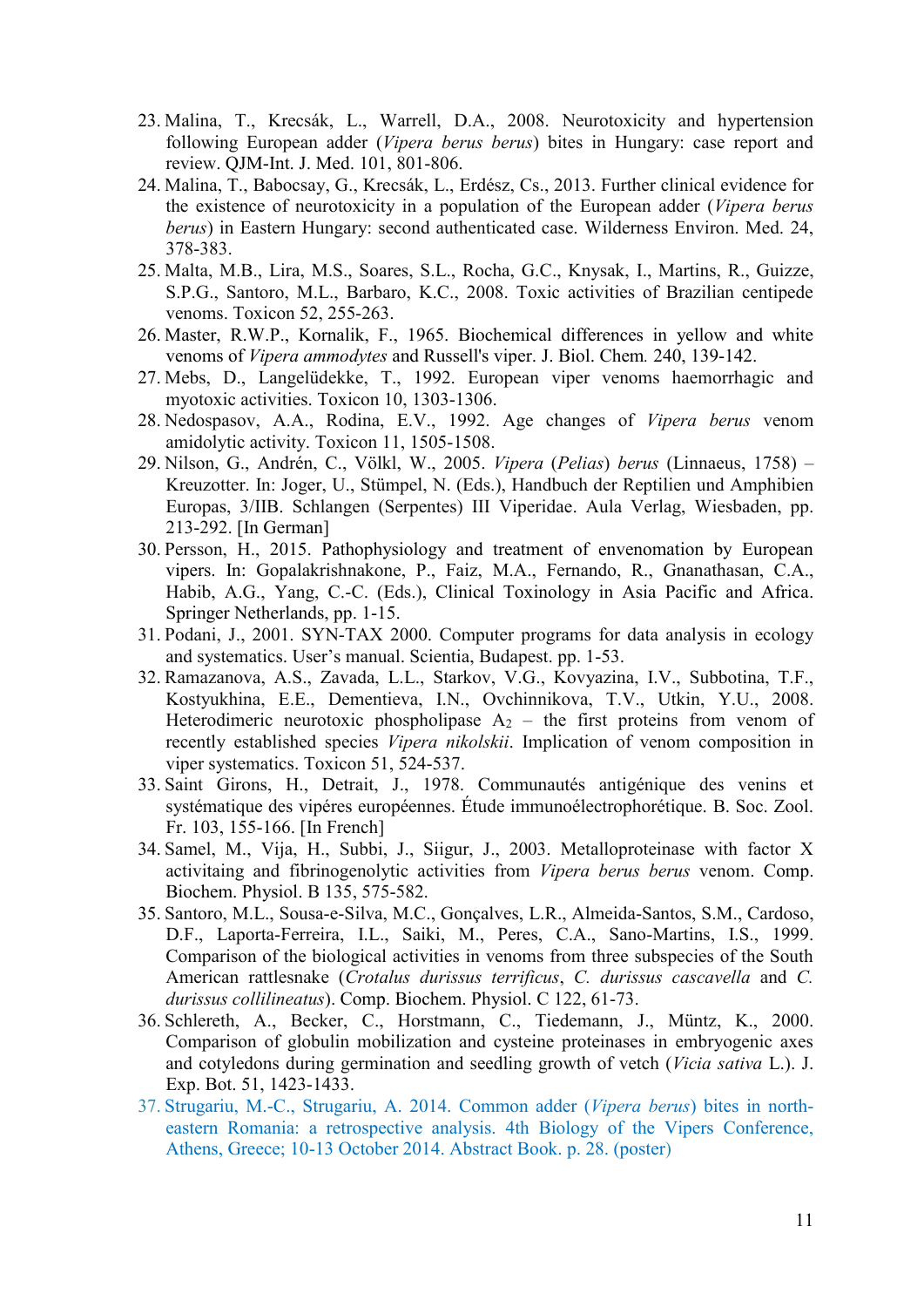- 38. Theakston, R.D.G., Reid, H.A., 1983. Development of simple standard assay procedures for the characterization of snake venoms. Bull. World Health Organ. 61, 949-956.
- 39. Ursenbacher, S., Carlsson, M., Helfer, V., Tegelström, H., Fumagalli, L., 2006. Phylogeography and Pleistocene refugia of the adder (*Vipera berus*) as inferred from mitochondrial DNA sequence data. Mol. Ecol. 15, 3425-3437.
- 40. Zaitseva, O.V., 2011. Population related venom characteristics of the adder, *Vipera berus* (Linnaeus, 1758) in the Volga basin. *Thesis for the the degree of Candidate of Biological Sciences*. pp. 1-24. Togliatti, 2011. [In Russian]

## **Tables:**

**Table 1.** Data of snakes and the molecular mass peaks in the range of PLA<sub>2</sub>s (13000-15000) Da) detected in their venoms by MALDI-TOF-MS. Underlined components are the common components present in the individual venoms.

**Legend:** F=female; M=male; \*= not recorded; A=adult (58.3-77.4 cm); Sa=Subadult (42.5-50.7 cm); J=Juvenile (16.2-36.7 cm)

| Specimen                      | <b>Sex</b>   | age-         | <b>Total</b>    | Mass peaks in Da                                                        |  |  |
|-------------------------------|--------------|--------------|-----------------|-------------------------------------------------------------------------|--|--|
| number<br>on SDS-<br>PAGE gel |              | group        | length<br>in cm |                                                                         |  |  |
| $\mathbf{1}$                  | F            | Sa           | 48.3            | 13571.78, 13680.64, 13889.81, 14098.17, 14200.50                        |  |  |
| $\sqrt{2}$                    | F            | $\mathbf{A}$ | 70              | 13587.57, 13705.36, 13914.09, 14117.50, 14315.69                        |  |  |
| $\overline{\mathbf{3}}$       | M            | Sa           | 45              | 13558.84, 13677.66, 13886.53, 14098.00, 14307.13                        |  |  |
| $\overline{4}$                | F            | $\mathbf{A}$ | 66              | 13548.35, 13665.44, 13875.59, 13984.77, 14091.58, 14282.36              |  |  |
| 5                             | $\mathbf{M}$ | $\mathbf{A}$ | 58.3            | 13555.81, 13679.11, 13878.40, 14085.41                                  |  |  |
| 6                             | M            | Sa           | 43.3            | 13571.10, 13682.39, 13770.59, 13889.30, 13951.32, 13988.96,<br>14107.32 |  |  |
| $\tau$                        | F            | $\bf J$      | 28.1            | 13563.24, 13682.02, 13892.11, 14106.38                                  |  |  |
| $\,8\,$                       | M            | J            | 22              | 13556.07, 13672.19, 13875.66, 14100.02                                  |  |  |
| 9                             | M            | J            | 16.2            | 13559.24, 13676.09, 13885.18, 13986.22, 14096.58                        |  |  |
| 10                            | $\mathbf{F}$ | J            | 26.3            | 13565.25, 13687.35, 13893.93, 14101.97                                  |  |  |
| 11                            | M            | A            | 60.1            | 13587.67, 13724.53, 13916.70, 14121.61, 14322.08                        |  |  |
| 12                            | M            | Sa           | 42.5            | 13678.27, 13700.65, 13909.08, 14022.63, 14121.96, 14340.17              |  |  |
| 13                            | F            | A            | 61              | 13558.54, 13677.21, 13889.11, 13996.17, 14098.99                        |  |  |
| 14                            | F            | A            | 77.4            | 13555.52, 13672.64, 13880.36, 13941.70, 14096.62                        |  |  |
| 15                            | M            | Sa           | 43.8            | 13556.07, 13671.17, 13880.43, 13984.55, 14097.37, 14299.47              |  |  |
| 16                            | $\mathbf{F}$ | $\mathbf{A}$ | 59.8            | 13557.77, 13674.76, 13887.55, 14102.12, 14305.42                        |  |  |
| 17                            | M            | Sa           | 50.7            | 13555.48, 13665.77, 13874.31, 13955.67, 13971.57, 14084.54,<br>14291.53 |  |  |
| 18                            | F            | Sa           | 44.9            | 13567.79, 13684.87, 13897.19, 14109.43, 14320.71                        |  |  |
| 19                            | F            | Sa           | 47.6            | 13555.49, 13673.5, 13886.89, 13993.27, 14102.59, 14304.03               |  |  |
| 20                            | F            | A            | 73.8            | 13571.77, 13687.30, 13897.15, 14004.33, 14112.52, 14323.60              |  |  |
| 21                            | $\rm F$      | A            | 70.1            | 13554.91, 13680.77, 13892.89, 14004.91, 14104.44, 14311.49              |  |  |
| 22                            | M            | $\bf J$      | 36.7            | 13561.72, 13677.41, 13886.73, 14018.60, 14094.54                        |  |  |
| 23                            | M            | A            | 60.2            | 13549.18, 13665.87, 13877.13, 13987.37, 14093.40, 14302.66              |  |  |
| 24                            | $\mathbf{F}$ | Sa           | 48.1            | 13555.61, 13672.42, 13880.38, 14093.70                                  |  |  |
| 25                            | F            | $\mathbf{A}$ | 69.7            | 13562.91, 13679.42, 13891.32, 13998.02, 14105.52, 14310.11              |  |  |
| Austrian<br>V. b. berus       | $\ast$       | A            | *               | 13550.03, 13678.21, 13893.63, 14094.04, 14283.2                         |  |  |
| V. nikolskii                  | *            | A            | $\ast$          | 13654.60, 13842.53, 14043.29                                            |  |  |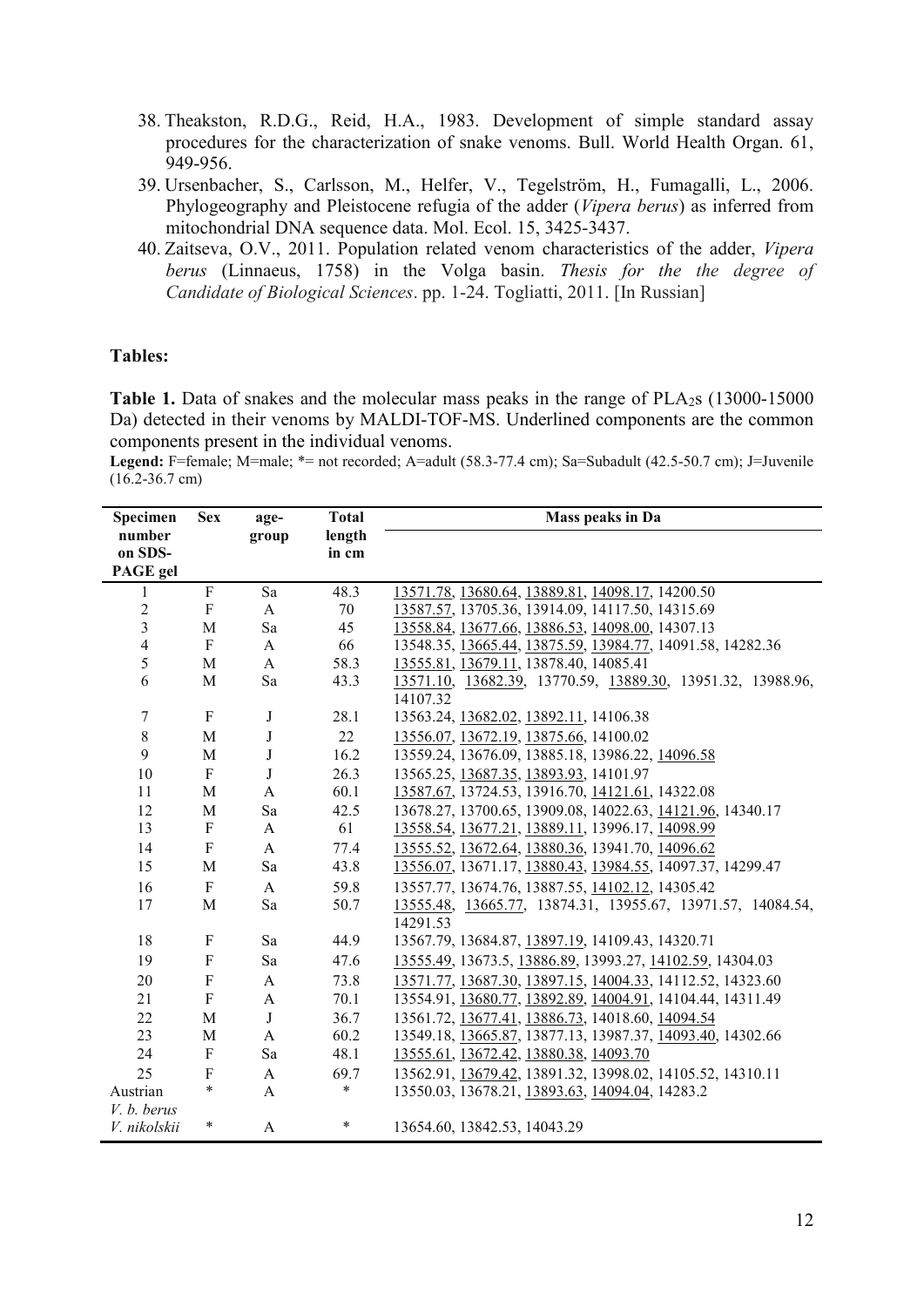**Table 2.** Case reports about neurotoxic envenomings by *V. b. berus* in the Carpathian basin, published so far in the scientific and/or medical literature.

**Legend:** F=female; M=male; \*= Malina et al. (2008) re-mentioned Széll's data, reported in 1878. \*\*= Malina et al. (2008) noted Petraskó's data, recorded in 1899. \*\*\*=In this case, the taxon was erroneously recorded as *Vipera berus bosniensis* by the authors because only the nominate subspecies of the adder (*V. b. berus*) occurs in Romania (Ursenbacher et al., 2006).

| <b>Author</b>                        | Year of<br>incident | <b>Locality of incident</b> | age of<br>patient | sex of<br>patient         | recorded cranial nerve<br>disturbances                            |
|--------------------------------------|---------------------|-----------------------------|-------------------|---------------------------|-------------------------------------------------------------------|
| Malina et al.<br>$(2008)*$           | 1878                | western Transylvania        | 24 years          | M                         | bilateral ptosis,<br>blindness                                    |
| Malina et al.<br>$(2008)$ **         | 1895                | western Transylvania        | 43 years          | $\boldsymbol{F}$          | ophthalmoplegia                                                   |
| <b>Blatt</b> (1923)                  | 1922                | Transylvania                | 40 years          | $\boldsymbol{F}$          | accommodation trouble,<br>ophthalmoplegia,<br>bilateral<br>ptosis |
| Malina et al.<br>(2008)              | 2007                | eastern Hungary             | 27 years          | M                         | diplopia,<br>ophthalmoplegia                                      |
| Gafencu et al.<br>$(2012)$ ***       | not<br>mentioned    | south-western<br>Romania    | 14 years          | $\mathbf{F}$              | blurred vision, bilateral<br>ptosis, dysphagia                    |
| Strugariu and<br>Strugariu<br>(2014) | 2003-2011           | north-eastern<br>Romania    | 9 years           | $\boldsymbol{F}$          | bilateral ptosis                                                  |
| Malina et al.<br>(2013)              | 2012                | eastern Hungary             | 12 years          | $\boldsymbol{\mathrm{F}}$ | bilateral but partial<br>ptosis, gaze paresis,<br>diplopia        |